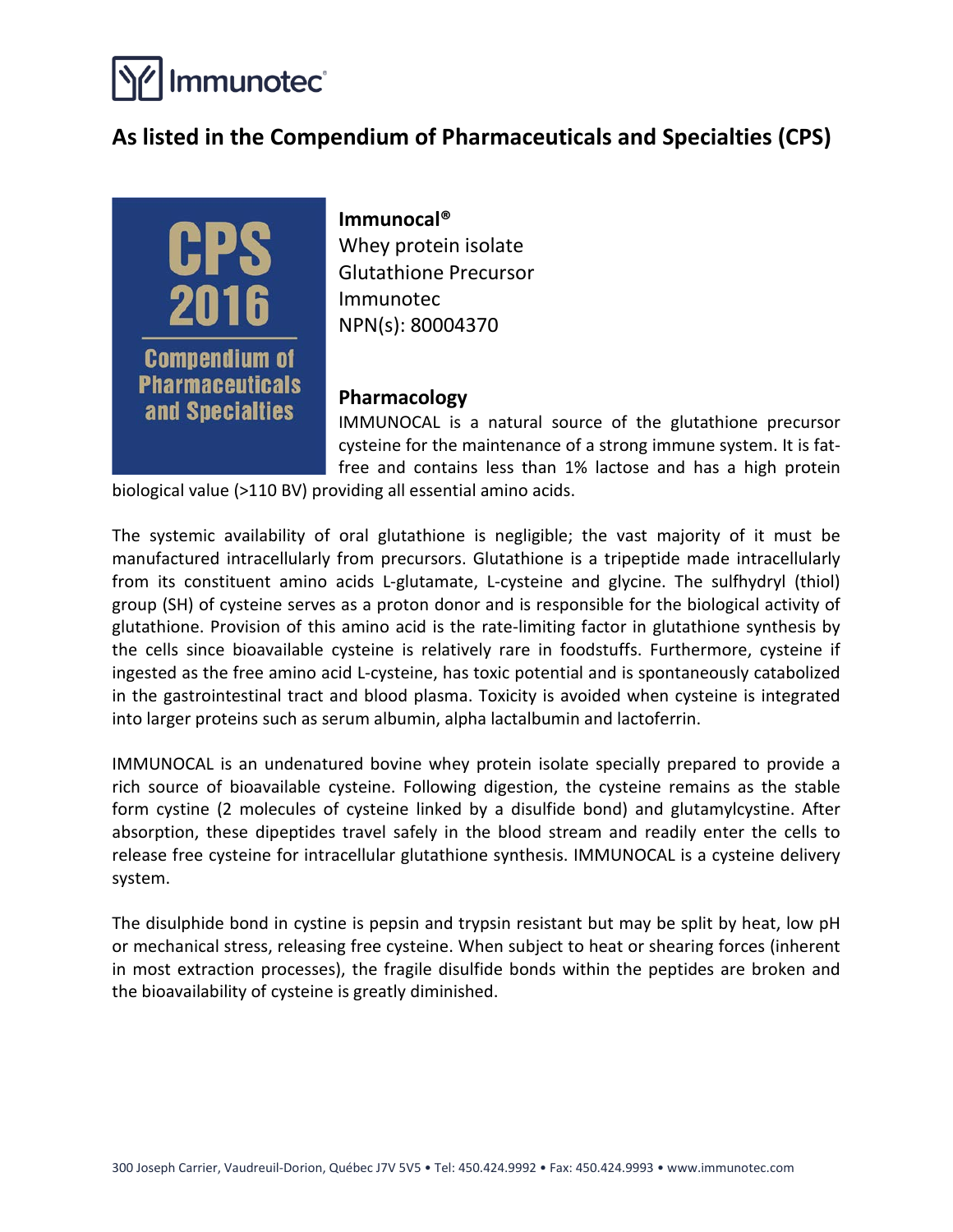

#### **Glutathione has multiple functions:**

- 1. It is the major endogenous antioxidant produced by the cells, participating directly in the neutralization of free radicals and reactive oxygen compounds, as well as the maintenance of exogenous antioxidants such as vitamins C and E in their reduced (active) forms.
- 2. Through direct conjugation, it detoxifies many xenobiotics (foreign compounds) and carcinogens, both organic and inorganic such as heavy metals, aromatic hydrocarbons, nitrosamines, benzopirines and others including pharmacological agents such as acetaminophen.
- 3. It is essential for the immune system to exert its full potential, e.g. (1) modulating antigen presentation to lymphocytes, thereby influencing cytokine production and the type of response (cellular or humoral) that develops, (2) enhancing proliferation of lymphocytes thereby increasing magnitude of response, (3) enhancing killing activity of cytotoxic T cells and NK cells, and (4) regulating apoptosis, thereby maintaining control of the immune response.
- 4. It plays a fundamental role in numerous metabolic and biochemical reactions such as DNA synthesis and repair, protein synthesis, prostaglandin synthesis, amino acid transport and enzyme activation. Many systems in the body are adversely affected by low glutathione levels, including the immune system, the nervous system, the gastrointestinal system and the cardiovascular-pulmonary system.

# **Health Claim**

Glutathione augmentation is a strategy developed to address states of glutathione deficiency, high oxidative stress, immune deficiency, and xenobiotic overload in which glutathione plays a part in the detoxification of the xenobiotic in question. Many clinical pathologies are associated with glutathione deficiency and oxidative stress and are elaborated upon in numerous medical references. Low glutathione is also strongly implicated in cachexia and negative nitrogen balance seen in muscle wasting. Immunocal has been demonstrated to improve muscle function and it is clinically proven to raise glutathione.

# **Contraindications**

In individuals who develop or have known hypersensitivity to specific milk proteins (this does not include lactose intolerance).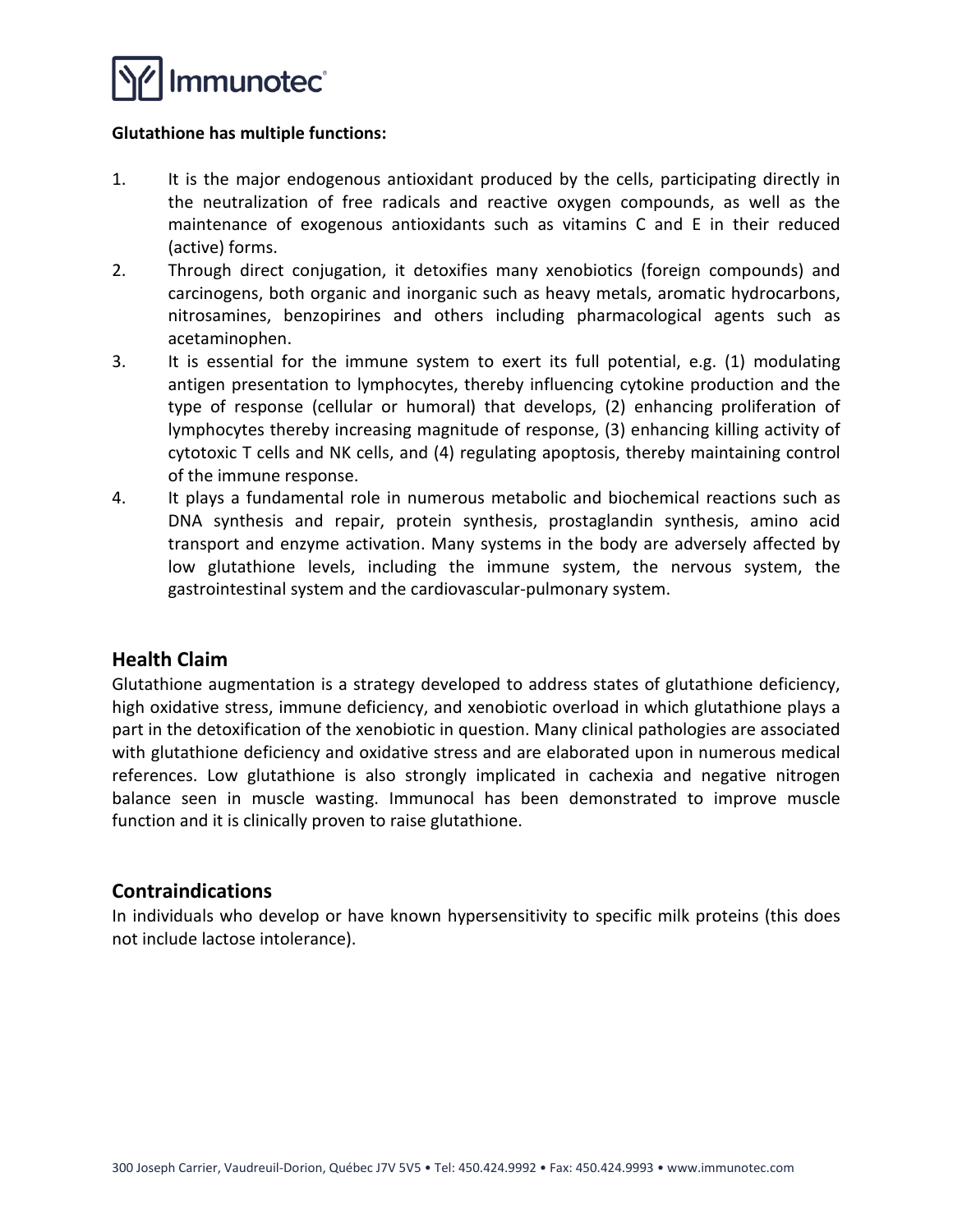

# **Warnings**

Patients undergoing immunosuppressive therapy should discuss the use of this product with their health care practitioner.

Heating or adding IMMUNOCAL to a hot liquid or use of a high-speed blender to reconstitute it will significantly decrease the effectiveness of the product.

#### **Precautions**

Each pouch of IMMUNOCAL provides 9 g of protein. Patients on a protein-restricted diet need to take this into account when calculating their daily protein load. Although a bovine milk derivative, IMMUNOCAL is well tolerated by lactose-intolerant individuals. IMMUNOCAL is contraindicated in individuals who develop or have known hypersensitivity to specific milk proteins (this does not include lactose intolerance).

Individuals with the autosomal-recessive metabolic disorder cystinuria, are at higher risk of developing cysteine nephrolithiasis (1-2% of renal calculi).

**Pregnancy -** No adverse effects have been reported. A health care practitioner should be consulted prior to use if the patient is pregnant or has reason to believe she is.

**Lactation –** No adverse effects have been reported. A health care practitioner should be consulted prior to use if the patient breast feeds.

**Geriatrics -** Glutathione levels drop with age. Dosage recommendations may rise with increasing age.

# **Adverse Effects**

IMMUNOCAL is a natural source of protein classified as a Natural Health Product and has not been statistically assessed for adverse effects. Gastrointestinal bloating and cramps are possible if the product is not sufficiently rehydrated. Transient urticarial-like skin rash has been reported in rare individuals undergoing severe detoxification reaction. Skin rash abates when the intake is stopped or reduced.